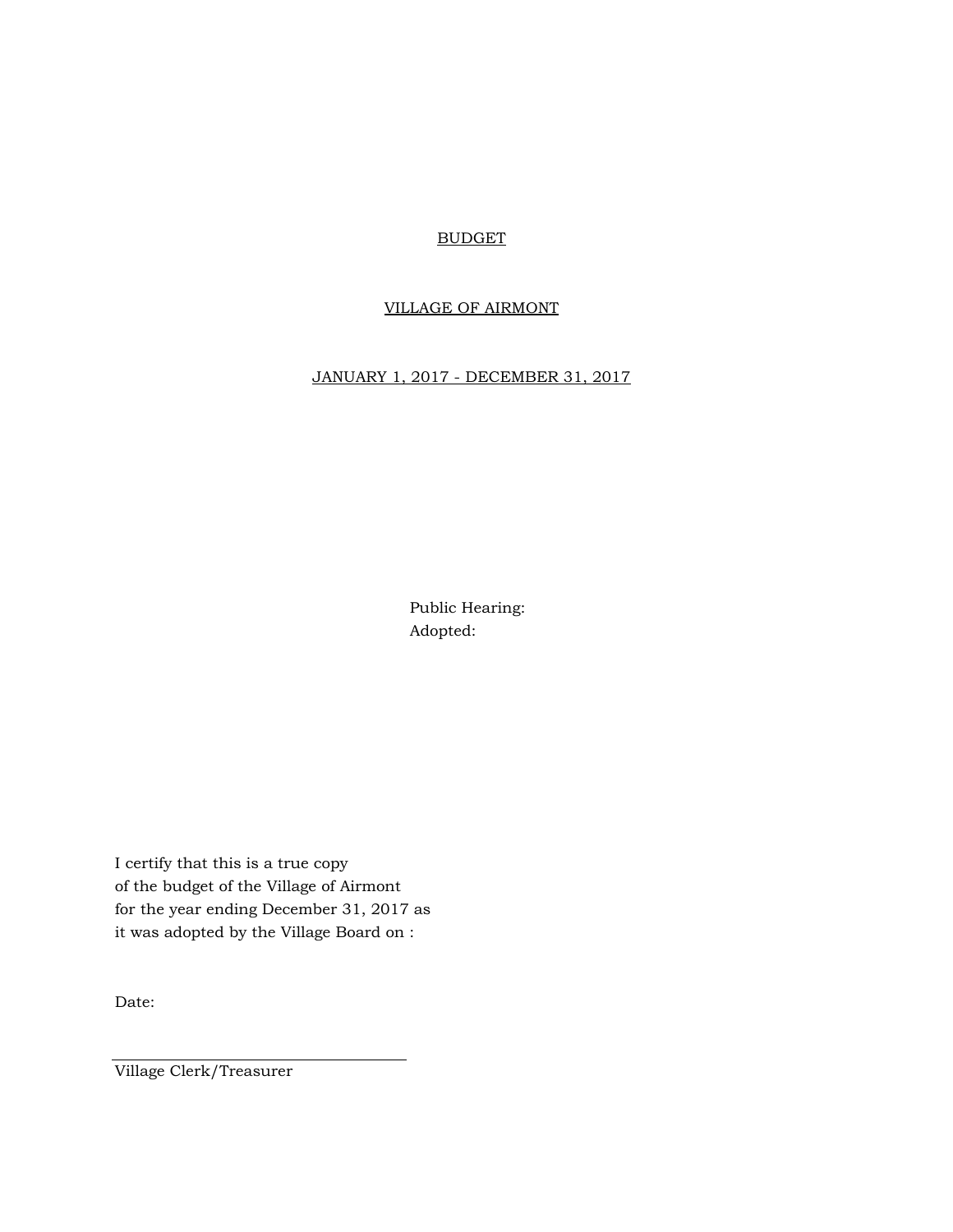| <b>VILLAGE OF AIRMONT</b> |                                            |                                        |               |                              |               |                  |  |  |  |  |  |
|---------------------------|--------------------------------------------|----------------------------------------|---------------|------------------------------|---------------|------------------|--|--|--|--|--|
|                           | <b>VILLAGE BUDGET</b>                      |                                        |               |                              |               |                  |  |  |  |  |  |
|                           | <b>JANUARY 1, 2017 - DECEMBER 31, 2017</b> |                                        |               |                              |               |                  |  |  |  |  |  |
|                           |                                            |                                        |               |                              |               |                  |  |  |  |  |  |
|                           |                                            |                                        | Year<br>2015  | Actual year to<br>date as of | 2016          | Proposed<br>2017 |  |  |  |  |  |
|                           |                                            |                                        | <b>Actual</b> | September 30, 2016           |               |                  |  |  |  |  |  |
|                           |                                            | <b>EXPENDITURES - GENERAL FUND</b>     |               |                              | <b>Budget</b> | <b>Budget</b>    |  |  |  |  |  |
|                           |                                            |                                        |               |                              |               |                  |  |  |  |  |  |
|                           |                                            | A 1010 Legislative - Village Trustees: |               |                              |               |                  |  |  |  |  |  |
|                           |                                            | Personal Services - Deputy Mayor       | \$<br>4,390   | \$<br>3,293                  | \$<br>4,390   | \$<br>4,390      |  |  |  |  |  |
|                           |                                            | Personal Services - Trustees           | 11,357        | 8,518                        | 11,357        | 11,357           |  |  |  |  |  |
|                           |                                            | <b>Contractual Expenses</b>            | 54            | 130                          | 100           | 100              |  |  |  |  |  |
|                           |                                            |                                        | 15,801        | 11,941                       | 15,847        | 15,847           |  |  |  |  |  |
|                           |                                            | A 1110 Judicial:                       |               |                              |               |                  |  |  |  |  |  |
|                           | Justices                                   |                                        | 17,310        | 9,769                        | 17,310        | 17,310           |  |  |  |  |  |
|                           |                                            | Justice Clerk                          | 41,119        | 30,455                       | 40,607        | 40,607           |  |  |  |  |  |
|                           |                                            | Court Officer                          | 1,651         | 795                          | 2,122         | 2,122            |  |  |  |  |  |
|                           |                                            | Contractual Expenses                   | 11,691        | 10,709                       | 12,100        | 12,100           |  |  |  |  |  |
|                           |                                            | Equipment                              |               |                              | 500           | 500              |  |  |  |  |  |
|                           |                                            |                                        | 71,771        | 51,728                       | 72,639        | 72,639           |  |  |  |  |  |
|                           |                                            | A 1210 Executive - Mayor:              |               |                              |               |                  |  |  |  |  |  |
|                           |                                            | Personal Services                      | 25,000        | 16,875                       | 22,500        | 22,500           |  |  |  |  |  |
|                           |                                            | <b>Contractual Expenses</b>            | 936           | 295                          | 500           | 500              |  |  |  |  |  |
|                           |                                            | Equipment                              |               |                              |               |                  |  |  |  |  |  |
|                           |                                            |                                        | 25,936        | 17,170                       | 23,000        | 23,000           |  |  |  |  |  |
|                           |                                            | A 1320 Independent Accounting:         |               |                              |               |                  |  |  |  |  |  |
|                           |                                            | <b>Contractual Expenses</b>            | 25,000        | 12,500                       | 25,000        | 25,000           |  |  |  |  |  |
|                           |                                            | Contractual Expenses-Audit             |               |                              |               |                  |  |  |  |  |  |
|                           |                                            |                                        | 25,000        | 12,500                       | 25,000        | 25,000           |  |  |  |  |  |
|                           |                                            | A 1355 Assessor:                       |               |                              |               |                  |  |  |  |  |  |
|                           |                                            | Contractual Expenses                   | 4,590         | 400                          | 2,400         | 2,400            |  |  |  |  |  |
|                           |                                            | A 1325 Village Clerk:                  |               |                              |               |                  |  |  |  |  |  |
|                           |                                            | Clerk/Treasurer                        | 75,708        | 50,704                       | 67,605        | 67,605           |  |  |  |  |  |
|                           |                                            | Deputy Clerk/Treasurer-Clerk           |               |                              |               |                  |  |  |  |  |  |
|                           |                                            | Typist                                 | 6,146         | 4,610                        | 6,146         | 16,000           |  |  |  |  |  |
|                           |                                            | Clerk - Planning & Zoning              | 34,616        | 30,750                       | 41,367        | 41,367           |  |  |  |  |  |
|                           |                                            | Part-Time Staff/Internship             |               |                              | 400           | 400              |  |  |  |  |  |
|                           |                                            | Clerk Typist                           | 49,227        | 35,953                       | 47,936        | 30,000           |  |  |  |  |  |
|                           |                                            | Office Equipment                       | 937           |                              | 9,000         | 2,000            |  |  |  |  |  |
|                           |                                            | <b>Contractual Expenses</b>            | 19,077        | 13,038                       | 14,400        | 21,400           |  |  |  |  |  |
|                           |                                            | Contractual Expenses - Postage/        |               |                              |               |                  |  |  |  |  |  |
|                           |                                            | Communications                         | 6,931         | 7,076                        | 6,700         | 6,700            |  |  |  |  |  |
|                           |                                            | Contractual Expenses - Grants          |               |                              |               |                  |  |  |  |  |  |
|                           |                                            |                                        |               |                              |               |                  |  |  |  |  |  |
|                           |                                            |                                        | 192,642       | 142,131                      | 193,554       | 185,472          |  |  |  |  |  |
|                           |                                            |                                        |               |                              |               |                  |  |  |  |  |  |
|                           |                                            |                                        |               |                              |               |                  |  |  |  |  |  |
|                           |                                            |                                        |               |                              |               |                  |  |  |  |  |  |
|                           |                                            |                                        |               |                              |               |                  |  |  |  |  |  |
|                           |                                            |                                        |               |                              |               |                  |  |  |  |  |  |
|                           |                                            |                                        |               |                              |               |                  |  |  |  |  |  |
|                           |                                            |                                        |               |                              |               |                  |  |  |  |  |  |
|                           |                                            | $\sim 1$ -                             |               |                              |               |                  |  |  |  |  |  |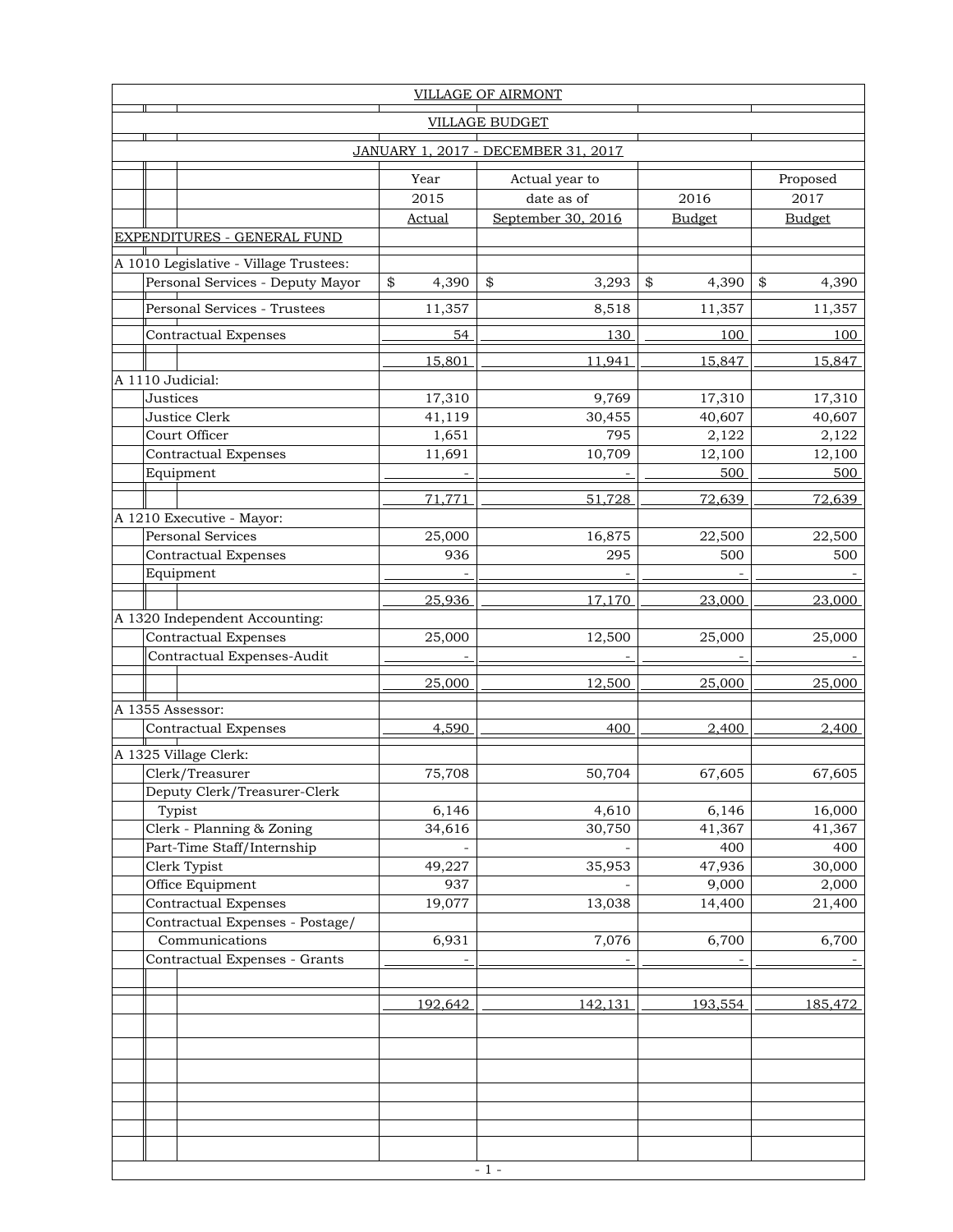| <b>VILLAGE OF AIRMONT</b> |           |                                                    |      |                |                                     |               |               |  |
|---------------------------|-----------|----------------------------------------------------|------|----------------|-------------------------------------|---------------|---------------|--|
| <b>VILLAGE BUDGET</b>     |           |                                                    |      |                |                                     |               |               |  |
|                           |           |                                                    |      |                | JANUARY 1, 2017 - DECEMBER 31, 2017 |               |               |  |
|                           |           |                                                    |      | Year           | Actual year to                      |               | Proposed      |  |
|                           |           |                                                    | 2015 | date as of     | 2016                                | 2017          |               |  |
| A 1420 Attorney:          |           |                                                    |      | <b>Actual</b>  | September 30, 2016                  | <b>Budget</b> | <b>Budget</b> |  |
|                           |           | Village Attorney                                   | \$   | 50,753         | \$<br>41,279                        | \$<br>50,753  | \$<br>50,753  |  |
|                           |           | Deputy Attorney                                    |      | 33,716         | 28,670                              | 38,617        | 43,617        |  |
|                           |           | <b>Outside Counsel</b>                             |      | 22,442         | 8,836                               |               |               |  |
|                           |           | <b>Contractual Expenses</b>                        |      | 9,544          | 13,477                              | 24,000        | 15,000        |  |
|                           |           |                                                    |      | 116,455        | 92,262                              | 113,370       | 109,370       |  |
| A 1440 Engineer:          |           |                                                    |      |                |                                     |               |               |  |
|                           |           | <b>Personal Services</b>                           |      | 28,750         | 16,625                              | 28,500        | 29,100        |  |
|                           |           | <b>Contractual Expenses</b>                        |      | 19,055         | 16,608                              | 25,000        | 34,330        |  |
|                           |           |                                                    |      | 47,805         | 33,233                              | 53,500        | 63,430        |  |
| A 1450 Elections:         |           |                                                    |      |                |                                     |               |               |  |
|                           |           | <b>Personal Services</b>                           |      | 1,190          | ÷                                   |               | 1,200         |  |
|                           |           | <b>Contractual Expenses</b>                        |      | 3,213          |                                     |               | 4,800         |  |
|                           |           |                                                    |      | 4,403          | ÷                                   |               | 6,000         |  |
|                           |           |                                                    |      |                |                                     |               |               |  |
|                           |           | A 1460 Records Management:<br>Contractual expenses |      | 2,354          | 120                                 |               |               |  |
|                           |           |                                                    |      |                |                                     |               |               |  |
|                           |           | A 1620 Village Hall:<br>Personal services-liason   |      |                |                                     |               |               |  |
|                           |           | Contractual expenses                               |      | 45,686         | 34,746                              | 46,000        | 51,200        |  |
|                           | Equipment |                                                    |      | 540            | 62,179                              |               |               |  |
|                           |           |                                                    |      | 46,226         | 96,925                              | 46,000        | 51,200        |  |
|                           |           | A 1910 Unallocated Insurance                       |      | 36,728         | 36,785                              | 36,500        | 37,000        |  |
|                           |           | A 1920 Municipal Association Dues                  |      | 4,525          | 4,525                               | 4,500         | 4,525         |  |
|                           |           | A 1930 Village Miscellaneous                       |      |                |                                     |               |               |  |
|                           |           |                                                    |      | 1,836          | 2,917                               | 2,000         | 2,500         |  |
|                           |           | A 1950 Taxes on Village Property                   |      | 3,682          | 3,929                               | 3,700         | 3,900         |  |
|                           |           | A 1964 Tax Refunds                                 |      | 110            | 2,963                               | 3,500         | 3,500         |  |
|                           |           | A 1990 Contingency Fund                            |      |                |                                     | 50,000        | 51,997        |  |
|                           |           | A 3410 Fire Department:                            |      |                |                                     |               |               |  |
|                           |           | Contractual Expenses - Annual                      |      |                |                                     |               |               |  |
|                           |           | <b>Installation Dinner</b>                         |      | $\overline{a}$ |                                     |               |               |  |
|                           |           | Monsey Fire Department                             |      | L.             | ÷,                                  |               |               |  |
|                           |           | Tallman Fire Department                            |      | L,             |                                     |               |               |  |
|                           |           |                                                    |      |                |                                     |               |               |  |
|                           |           | A 3510 Control of Animals                          |      | L,             | $\overline{\phantom{a}}$            |               |               |  |
|                           |           |                                                    |      |                |                                     |               |               |  |
|                           |           |                                                    |      |                |                                     |               |               |  |
|                           |           |                                                    |      |                |                                     |               |               |  |
|                           |           |                                                    |      |                |                                     |               |               |  |
|                           |           |                                                    |      |                |                                     |               |               |  |
| $-2-$                     |           |                                                    |      |                |                                     |               |               |  |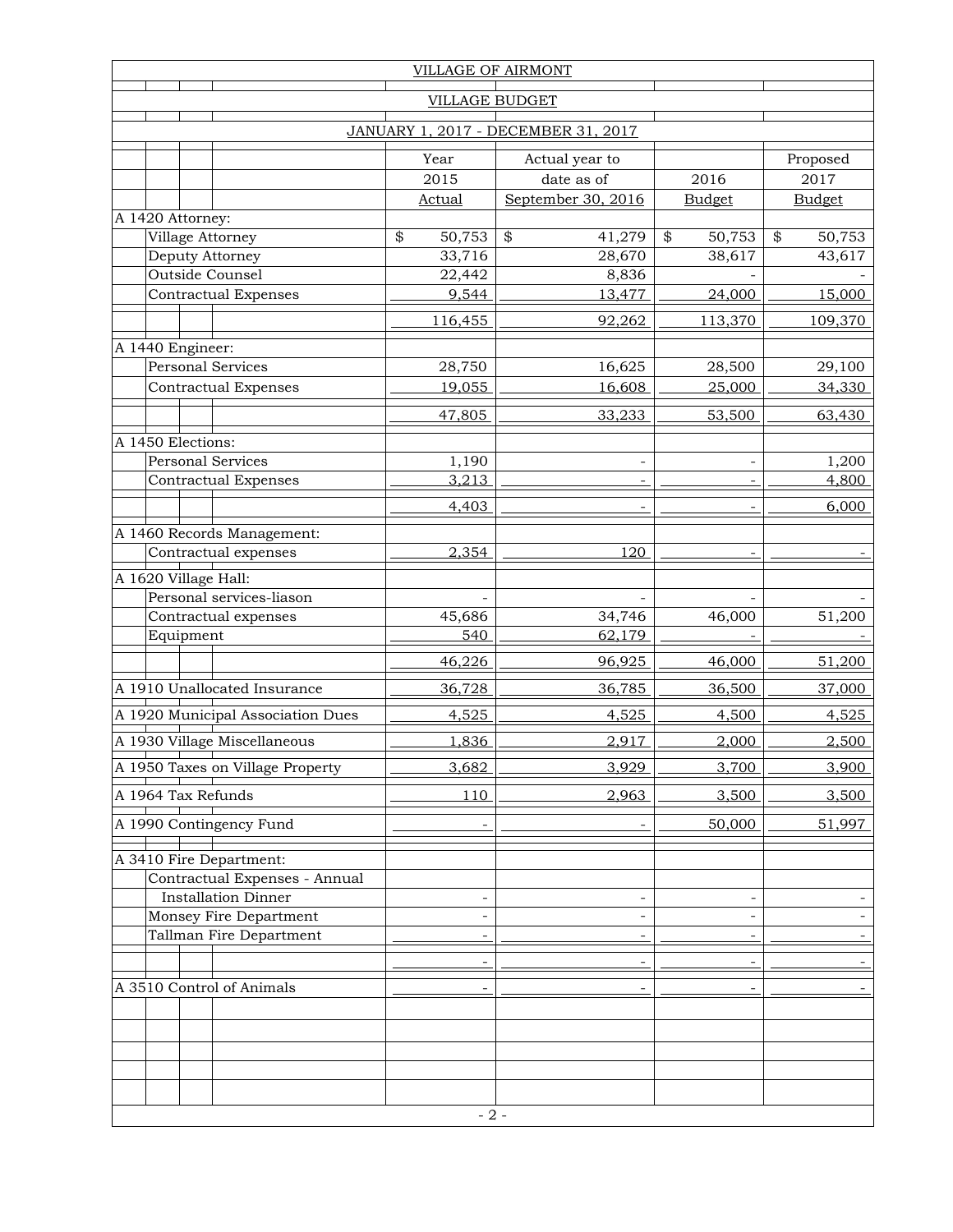| <b>VILLAGE OF AIRMONT</b>           |                   |                                                         |    |               |                    |                          |               |  |  |
|-------------------------------------|-------------------|---------------------------------------------------------|----|---------------|--------------------|--------------------------|---------------|--|--|
| <b>VILLAGE BUDGET</b>               |                   |                                                         |    |               |                    |                          |               |  |  |
| JANUARY 1, 2017 - DECEMBER 31, 2017 |                   |                                                         |    |               |                    |                          |               |  |  |
|                                     |                   |                                                         |    | Year          | Actual year to     |                          | Proposed      |  |  |
|                                     |                   |                                                         |    | 2015          | date as of         | 2016                     | 2017          |  |  |
|                                     |                   |                                                         |    | <b>Actual</b> | September 30, 2016 | <b>Budget</b>            | <b>Budget</b> |  |  |
|                                     |                   | A 3620 Building Dept/Safety Inspection:                 |    |               |                    |                          |               |  |  |
|                                     |                   | <b>Personal Services</b>                                | \$ | 132,856       | \$<br>92,599       | \$<br>129,127            | \$<br>163,313 |  |  |
|                                     |                   | Personal Services/Clerk - Deputy                        |    |               |                    |                          |               |  |  |
|                                     |                   | Clerk                                                   |    | 39,165        | 29,355             | 39,140                   | 40,040        |  |  |
|                                     |                   | Equipment Leases                                        |    |               |                    |                          |               |  |  |
|                                     |                   | <b>Contractual Expenses</b>                             |    | 16,324        | 7,951              | 12,600                   | 12,600        |  |  |
|                                     | Equipment         |                                                         |    | 500           | 5,511              |                          |               |  |  |
|                                     |                   |                                                         |    | 188,845       | 135,416            | 180,867                  | 215,953       |  |  |
|                                     |                   | A 4189 Seniors/Teens Program                            |    |               |                    | 1,000                    | 1,000         |  |  |
|                                     |                   | A 5110 Street Maintenance:                              |    |               |                    |                          |               |  |  |
|                                     |                   | <b>Contractual Expenses</b>                             |    | 453,425       | 377,903            | 459,100                  | 459,100       |  |  |
|                                     |                   | <b>Street Improvements</b>                              |    | 292,166       | 23,451             | 400,000                  | 400,000       |  |  |
|                                     | Road Signs        |                                                         |    | 1,540         | 869                | 5,000                    | 5,000         |  |  |
|                                     | Drainage          |                                                         |    |               |                    | 50,000                   | 98,600        |  |  |
|                                     |                   |                                                         |    | 747,131       | 402,223            | 914,100                  | 962,700       |  |  |
|                                     |                   | A 5182 Street Lighting:                                 |    |               |                    |                          |               |  |  |
|                                     |                   | <b>Contractual Expenses</b>                             |    | 137,884       | 90,189             | 137,000                  | 137,000       |  |  |
|                                     |                   |                                                         |    |               |                    |                          |               |  |  |
|                                     |                   | A 7140 Youth Recreational Facility:                     |    |               |                    |                          |               |  |  |
|                                     | Equipment         |                                                         |    |               |                    | $\overline{\phantom{a}}$ |               |  |  |
|                                     |                   | <b>Contractual Expenses</b>                             |    |               |                    | ٠                        |               |  |  |
|                                     |                   |                                                         |    |               |                    |                          |               |  |  |
|                                     |                   | A 7145 Senior Center Grant:                             |    |               |                    |                          |               |  |  |
|                                     | Equipment         |                                                         |    | L,            | L,                 |                          |               |  |  |
|                                     |                   | <b>Contractual Expenses</b>                             |    |               |                    |                          |               |  |  |
|                                     |                   |                                                         |    |               |                    |                          |               |  |  |
|                                     | A 7510 Historian: |                                                         |    |               |                    |                          |               |  |  |
|                                     |                   | <b>Contractual Expenses</b>                             |    |               | 500                | 500                      | 500           |  |  |
|                                     |                   | A 7550 Cultural Celebrations                            |    | 1,608         | 8,191              | 5,600                    | 5,600         |  |  |
|                                     |                   |                                                         |    |               |                    |                          |               |  |  |
|                                     |                   | A 7610 Ambulance Corp:<br>Contractual Expenses - Annual |    |               |                    |                          |               |  |  |
|                                     |                   | <b>Installation Dinner</b>                              |    |               |                    |                          |               |  |  |
|                                     |                   |                                                         |    |               |                    |                          |               |  |  |
|                                     | A 8010 Zoning:    |                                                         |    |               |                    |                          |               |  |  |
|                                     |                   | Personal Services                                       |    | 5,382         | 4,108              | 5,477                    | 5,477         |  |  |
|                                     | Equipment         |                                                         |    |               |                    |                          |               |  |  |
|                                     |                   | <b>Contractual Expenses</b>                             |    | 1,527         | 937                | 1,500                    | 1,500         |  |  |
|                                     |                   |                                                         |    | 6,909         | 5,045              | 6,977                    | 6,977         |  |  |
|                                     |                   |                                                         |    |               |                    |                          |               |  |  |
|                                     |                   |                                                         |    |               |                    |                          |               |  |  |
| $-3-$                               |                   |                                                         |    |               |                    |                          |               |  |  |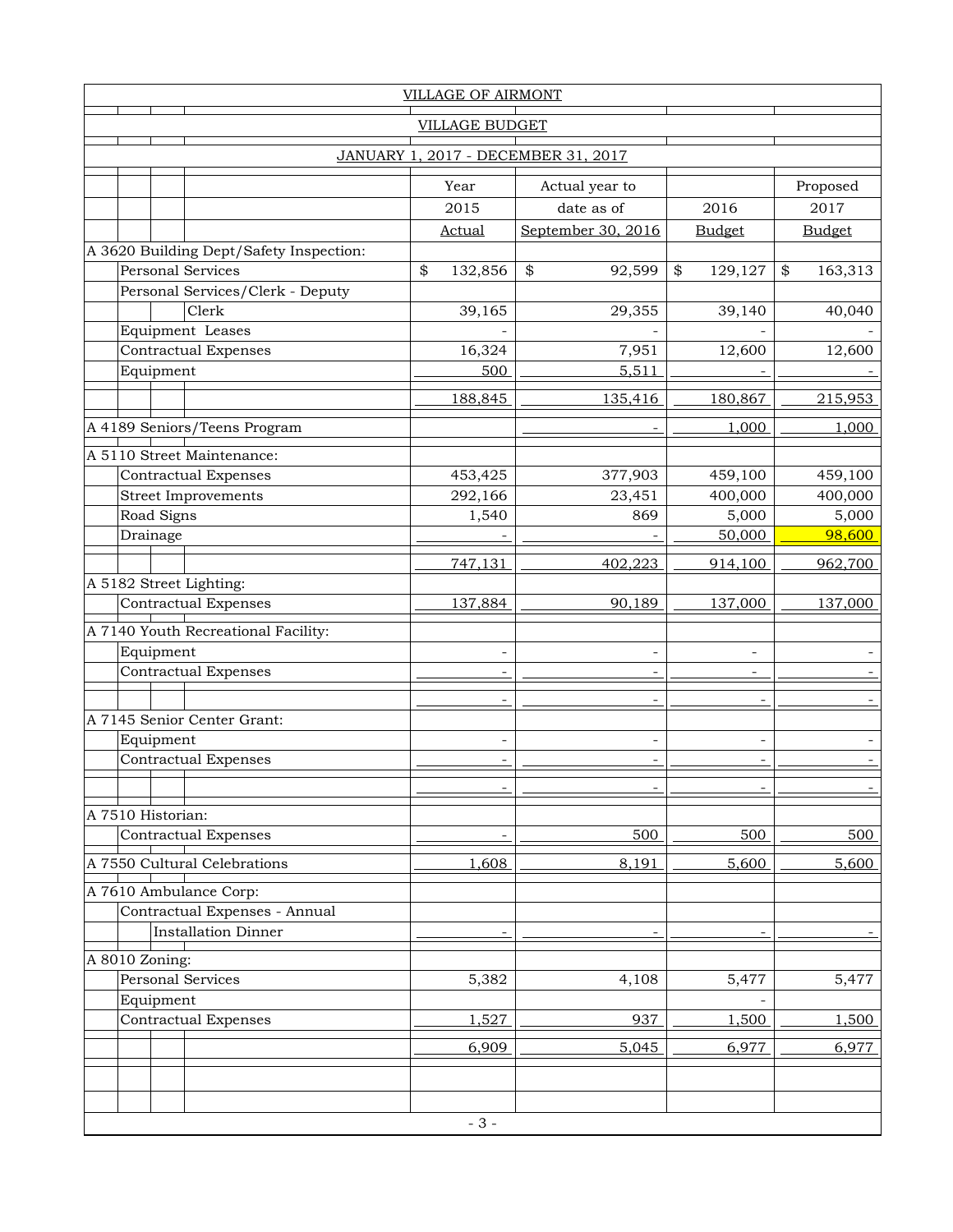| <b>VILLAGE OF AIRMONT</b> |                                            |               |                                     |                   |                   |  |  |  |  |  |
|---------------------------|--------------------------------------------|---------------|-------------------------------------|-------------------|-------------------|--|--|--|--|--|
| <b>VILLAGE BUDGET</b>     |                                            |               |                                     |                   |                   |  |  |  |  |  |
|                           |                                            |               |                                     |                   |                   |  |  |  |  |  |
|                           |                                            |               | JANUARY 1, 2017 - DECEMBER 31, 2017 |                   |                   |  |  |  |  |  |
|                           |                                            |               |                                     |                   |                   |  |  |  |  |  |
|                           |                                            | Year          | Actual year to                      |                   | Proposed          |  |  |  |  |  |
|                           |                                            | 2015          | date as of                          | 2016              | 2017              |  |  |  |  |  |
|                           |                                            | <b>Actual</b> | September 30, 2016                  | <b>Budget</b>     | <b>Budget</b>     |  |  |  |  |  |
| A 8020 Planning:          |                                            |               |                                     |                   |                   |  |  |  |  |  |
| <b>Personal Services</b>  |                                            | 5,382         | 4,108                               | 5,477             | 5,477             |  |  |  |  |  |
| Equipment                 |                                            |               |                                     |                   |                   |  |  |  |  |  |
|                           | Contractual Expenses<br>Master Plan Review | 5,956         | 2,658                               | 6,000             | 3,000             |  |  |  |  |  |
|                           |                                            |               |                                     |                   |                   |  |  |  |  |  |
|                           |                                            | 11,338        | 6,766                               | 11,477            | 8,477             |  |  |  |  |  |
|                           | A 8020.A Planner - Application review      |               |                                     |                   |                   |  |  |  |  |  |
|                           | - Planning Board Project                   | 910           | 8,251                               |                   |                   |  |  |  |  |  |
|                           | A 8090 Environmental Control:              |               |                                     |                   |                   |  |  |  |  |  |
|                           | <b>Contracutal Expenses</b>                |               |                                     |                   |                   |  |  |  |  |  |
|                           |                                            |               |                                     |                   |                   |  |  |  |  |  |
|                           | A 8160 Refuse & Garbage:                   | \$<br>707,875 | \$                                  | \$                | \$                |  |  |  |  |  |
| <b>Litter Patrol</b>      | Contractual Expenses                       | 8,901         | 551,520<br>6,564                    | 827,456<br>12,006 | 827,280<br>15,000 |  |  |  |  |  |
|                           |                                            |               |                                     |                   |                   |  |  |  |  |  |
|                           |                                            | 716,776       | 558,084                             | 839,462           | 842,280           |  |  |  |  |  |
|                           |                                            |               |                                     |                   |                   |  |  |  |  |  |
|                           |                                            |               |                                     |                   |                   |  |  |  |  |  |
|                           | A 8510 Community Beautification            |               |                                     | 200               | 10,000            |  |  |  |  |  |
| Employee Benefits:        |                                            |               |                                     |                   |                   |  |  |  |  |  |
|                           | A 9030 Social Security                     | 43,399        | 30,236                              | 41,489            | 44,523            |  |  |  |  |  |
|                           | A 9040 Workmens Compensation               | 2,145         | 1,863                               | 2,300             | 2,300             |  |  |  |  |  |
|                           | A 9050 Unemployment                        | 4,044         | 3,527                               | 3,000             | 3,000             |  |  |  |  |  |
|                           | A 9060 Hospital & Medical                  |               |                                     |                   |                   |  |  |  |  |  |
|                           | Insurance                                  | 78,460        | 68,288                              | 85,106            | 64,126            |  |  |  |  |  |
|                           | A 9070 NYS Disability                      | 14            | 129                                 | 500               | 500               |  |  |  |  |  |
| A 9080 Pension            |                                            | 107,056       | (1, 365)                            | 107,351           | 87,152            |  |  |  |  |  |
|                           | A 9085 Unused sick/personal                | 21,882        | 2,875                               |                   |                   |  |  |  |  |  |
|                           | A 9090 Medical Option                      | 14,513        | 17,130                              | 11,500            | 5,750             |  |  |  |  |  |
|                           |                                            | 271,513       | 122,683                             | 251,246           | 207,351           |  |  |  |  |  |
|                           |                                            |               |                                     |                   |                   |  |  |  |  |  |
| A 9710 Serial Bonds:      |                                            |               |                                     |                   |                   |  |  |  |  |  |
| Principal                 |                                            | 455,000       | 283,302                             | 210,000           | 225,000           |  |  |  |  |  |
| Interest                  |                                            | 133,709       | 68,808                              | 114,098           | 81,675            |  |  |  |  |  |
| Fees                      |                                            | 2,300         | 5,489                               | 2,300             |                   |  |  |  |  |  |
|                           |                                            | 591,009       | 357,599                             | 326,398           | 306,675           |  |  |  |  |  |
|                           |                                            |               |                                     |                   |                   |  |  |  |  |  |
|                           |                                            |               |                                     |                   |                   |  |  |  |  |  |
|                           |                                            |               |                                     |                   |                   |  |  |  |  |  |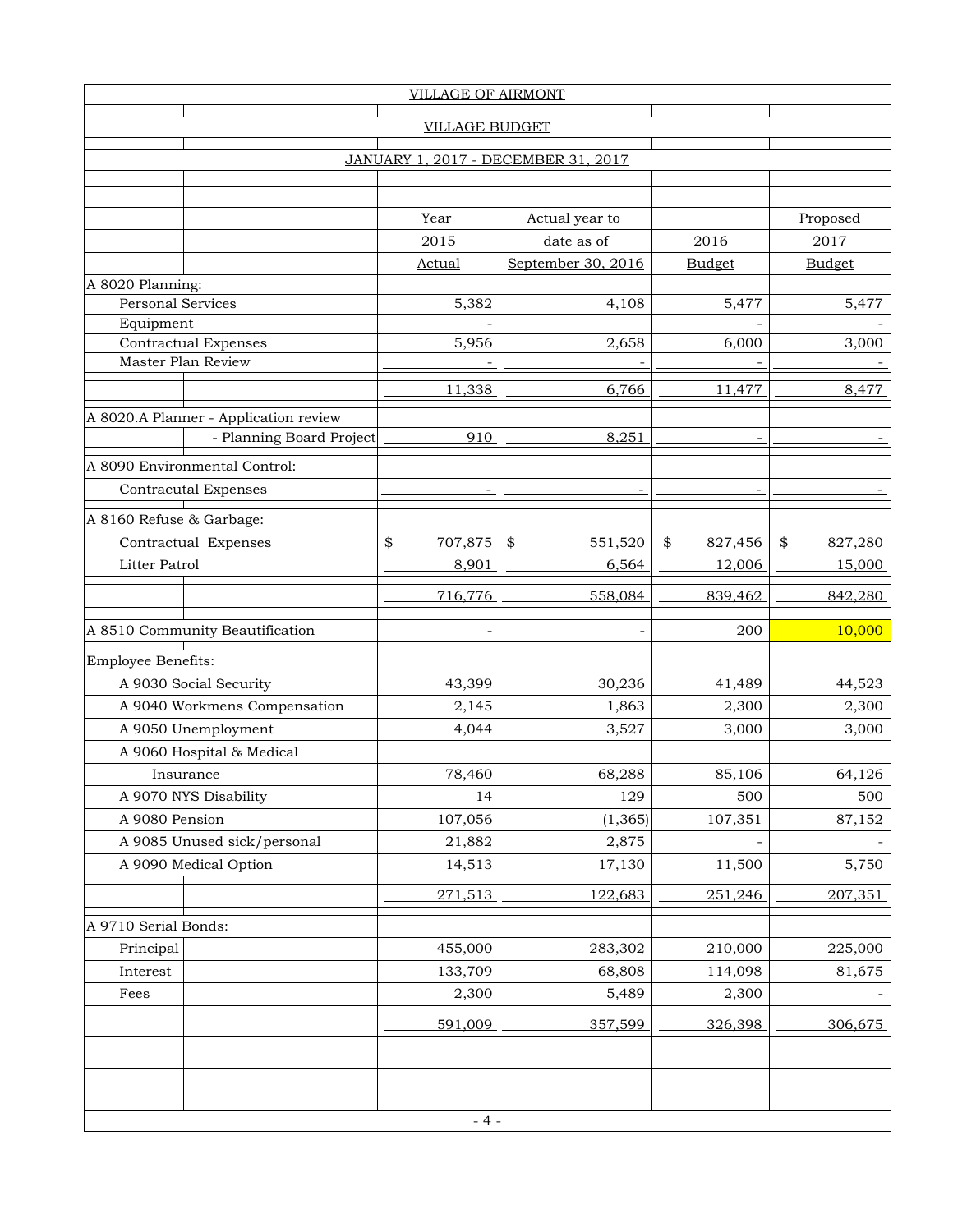| <b>VILLAGE OF AIRMONT</b>           |           |                                 |               |                          |                            |                            |                            |  |  |  |
|-------------------------------------|-----------|---------------------------------|---------------|--------------------------|----------------------------|----------------------------|----------------------------|--|--|--|
| <b>VILLAGE BUDGET</b>               |           |                                 |               |                          |                            |                            |                            |  |  |  |
| JANUARY 1, 2017 - DECEMBER 31, 2017 |           |                                 |               |                          |                            |                            |                            |  |  |  |
|                                     |           |                                 |               |                          |                            |                            |                            |  |  |  |
|                                     |           |                                 |               |                          |                            |                            |                            |  |  |  |
|                                     |           |                                 |               | Year                     | Actual year to             |                            | Proposed                   |  |  |  |
|                                     |           |                                 |               | 2015                     | date as of                 | 2016                       | 2017                       |  |  |  |
|                                     |           |                                 |               | <b>Actual</b>            | September 30, 2016         | <b>Budget</b>              | <b>Budget</b>              |  |  |  |
|                                     |           | A 9730 Bond Anticipation Notes: |               |                          |                            |                            |                            |  |  |  |
|                                     | Principal |                                 |               |                          | $\overline{\phantom{a}}$   | $\overline{\phantom{a}}$   | $\overline{\phantom{0}}$   |  |  |  |
| Interest                            |           |                                 |               |                          | $\overline{\phantom{0}}$   | $\overline{\phantom{a}}$   |                            |  |  |  |
|                                     |           |                                 |               |                          | ٠                          |                            |                            |  |  |  |
|                                     |           |                                 |               |                          |                            |                            |                            |  |  |  |
|                                     |           | A 9950 Transfers to Capital     |               |                          |                            |                            |                            |  |  |  |
|                                     |           | Projects Fund:                  |               |                          |                            |                            |                            |  |  |  |
|                                     |           | Village Hall                    |               | $\overline{\phantom{a}}$ | $\overline{\phantom{a}}$   | $\overline{\phantom{a}}$   | $\overline{\phantom{a}}$   |  |  |  |
|                                     |           |                                 |               |                          |                            |                            |                            |  |  |  |
|                                     |           | <b>TOTAL APPROPRIATIONS</b>     | $\frac{2}{3}$ | 3,273,787                | $\frac{1}{2}$<br>2,204,476 | $\frac{1}{2}$<br>3,320,337 | $\frac{2}{3}$<br>3,362,293 |  |  |  |
|                                     |           |                                 |               |                          |                            |                            |                            |  |  |  |
|                                     |           |                                 |               |                          |                            |                            |                            |  |  |  |
|                                     |           |                                 |               |                          |                            |                            |                            |  |  |  |
|                                     |           |                                 |               |                          |                            |                            |                            |  |  |  |
|                                     |           |                                 |               |                          |                            |                            |                            |  |  |  |
|                                     |           |                                 |               |                          |                            |                            |                            |  |  |  |
|                                     |           |                                 |               |                          |                            |                            |                            |  |  |  |
|                                     |           |                                 |               |                          |                            |                            |                            |  |  |  |
|                                     |           |                                 |               |                          |                            |                            |                            |  |  |  |
|                                     |           |                                 |               |                          |                            |                            |                            |  |  |  |
|                                     |           |                                 |               |                          |                            |                            |                            |  |  |  |
|                                     |           |                                 |               |                          |                            |                            |                            |  |  |  |
|                                     |           |                                 |               |                          |                            |                            |                            |  |  |  |
|                                     |           |                                 |               |                          |                            |                            |                            |  |  |  |
|                                     |           |                                 |               |                          |                            |                            |                            |  |  |  |
|                                     |           |                                 |               |                          |                            |                            |                            |  |  |  |
|                                     |           |                                 |               |                          |                            |                            |                            |  |  |  |
|                                     |           |                                 |               |                          |                            |                            |                            |  |  |  |
|                                     |           |                                 |               |                          |                            |                            |                            |  |  |  |
|                                     |           |                                 |               |                          |                            |                            |                            |  |  |  |
|                                     |           |                                 |               |                          |                            |                            |                            |  |  |  |
|                                     |           |                                 |               |                          |                            |                            |                            |  |  |  |
| $-5-$                               |           |                                 |               |                          |                            |                            |                            |  |  |  |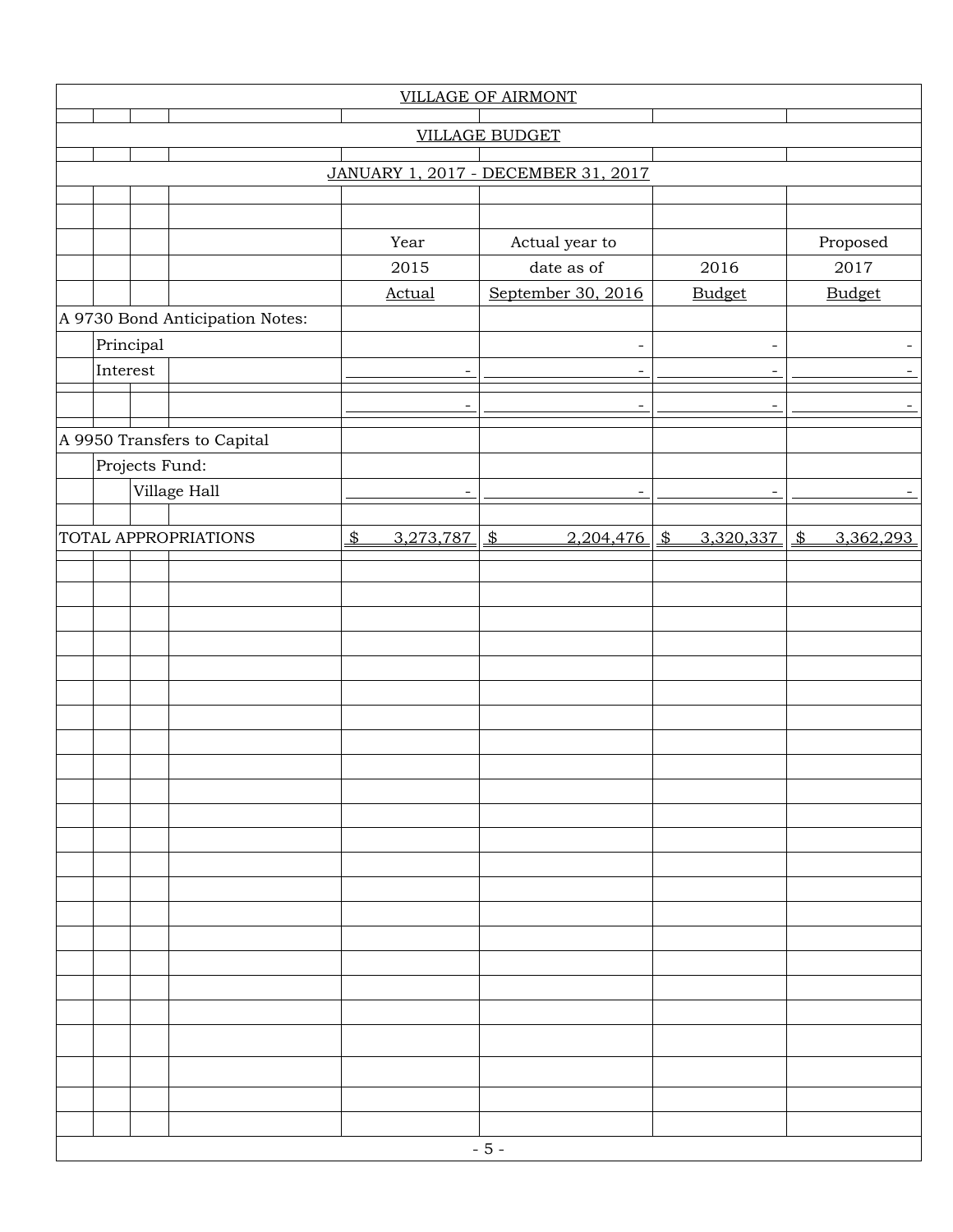| <b>VILLAGE OF AIRMONT</b>                                   |                            |                             |                            |                            |  |  |  |  |  |
|-------------------------------------------------------------|----------------------------|-----------------------------|----------------------------|----------------------------|--|--|--|--|--|
| <b>VILLAGE BUDGET</b>                                       |                            |                             |                            |                            |  |  |  |  |  |
| JANUARY 1, 2017 - DECEMBER 31, 2017                         |                            |                             |                            |                            |  |  |  |  |  |
|                                                             |                            |                             |                            |                            |  |  |  |  |  |
|                                                             | Year                       | Actual year to              |                            | Proposed                   |  |  |  |  |  |
|                                                             | $\overline{2015}$          | date as of                  | 2016                       | $\overline{2017}$          |  |  |  |  |  |
|                                                             | <b>Actual</b>              | September 30, 2016          | <b>Budget</b>              | <b>Budget</b>              |  |  |  |  |  |
| REVENUE ACCOUNTS - GENERAL FUND                             |                            |                             |                            |                            |  |  |  |  |  |
| A 1090 Interest & Penalties                                 | 11,216<br>\$               | \$<br>949                   | \$<br>7,500                | \$<br>7,500                |  |  |  |  |  |
| A 1120 Payments in Lieu of Taxes                            | 7,536                      | 8,179                       | 7,459                      | 8,000                      |  |  |  |  |  |
| A 1130 Utilities Gross Receipt Tax<br>A 1170 Franchise Fees | 148,983                    | 95,470                      | 137,000<br>140,000         | 135,000                    |  |  |  |  |  |
| A 1230 Clerk Fees                                           | 143,017<br>2,782           | 79,855<br>4,338             | 2,000                      | 140,000<br>4,000           |  |  |  |  |  |
| A 1560 Safety Inspection Fees:                              |                            |                             |                            |                            |  |  |  |  |  |
| Fire                                                        | 51,729                     | 43,884                      | 57,000                     | 57,000                     |  |  |  |  |  |
| Building                                                    | 87,612                     | 100,800                     | 71,000                     | 71,000                     |  |  |  |  |  |
| A 1589 Road Opening Fees                                    | 3,375                      | 2,275                       | 2,000                      | 2,500                      |  |  |  |  |  |
| A 1590 Rental Registration Fees                             |                            | 1,050                       |                            |                            |  |  |  |  |  |
| A 2110 Zoning Fees                                          | 1,100                      | 2,866                       | 500                        | 1,000                      |  |  |  |  |  |
| A2115 Planning Board Fees                                   | 19,087                     | 100,517                     | 31,000                     | 50,000                     |  |  |  |  |  |
| A 2103 Refuse and Recycling                                 | 26,998                     | 12,090                      | 20,000                     | 24,000                     |  |  |  |  |  |
| A 2130 Architectual Review<br>A 2401 Interest and Earnings  | 1,948                      | 1,500<br>847                | 2,000                      | 750                        |  |  |  |  |  |
| A 2610 Fines                                                | 145,972                    | 71,331                      | 170,000                    | 140,000                    |  |  |  |  |  |
| A 2706 Insurance recoveries                                 | 1,162                      | 2,020                       |                            |                            |  |  |  |  |  |
| Miscellaneous                                               | 89                         | 1,150                       |                            |                            |  |  |  |  |  |
| A 2700 Other Village- Miscellaneous                         |                            |                             | 13,444                     | 13,444                     |  |  |  |  |  |
| Rental Income                                               | 300                        | 450                         |                            |                            |  |  |  |  |  |
| A 2701 Refunds of prior years'                              | 696                        |                             | $\overline{\phantom{a}}$   |                            |  |  |  |  |  |
| A 2705 Donations                                            |                            | 5,117                       |                            |                            |  |  |  |  |  |
| FEMA<br>A 2770 County Aid-Sales Tax                         | 2,250                      |                             |                            |                            |  |  |  |  |  |
| A2670 Sale of Real Property                                 | 171,141                    | 87,707<br>298,045           | 160,000                    | 165,000                    |  |  |  |  |  |
|                                                             |                            |                             |                            |                            |  |  |  |  |  |
|                                                             | 826,993                    | 920,440                     | 820,903                    | 819,194                    |  |  |  |  |  |
| State Aid:<br>A 3001 Per Capita                             | 32,605                     | 32,629                      | 23,000                     | 32,000                     |  |  |  |  |  |
| A 3003 Chips                                                | 94,397                     |                             | 55,000                     | 75,000                     |  |  |  |  |  |
| A 3005 Mortgage Tax                                         | 136,720                    | 93,882                      | 120,000                    | 150,000                    |  |  |  |  |  |
| A 3060 Records Management Grant                             | 4,938                      |                             |                            |                            |  |  |  |  |  |
| A3000<br>Bldg Dept. Grant                                   | $\overline{\phantom{a}}$   | 5,511                       |                            |                            |  |  |  |  |  |
|                                                             |                            |                             |                            |                            |  |  |  |  |  |
|                                                             | 268,660                    | 132,022                     | 198,000                    | 257,000                    |  |  |  |  |  |
| Proceeds of Long-Term Obligations:                          |                            |                             |                            |                            |  |  |  |  |  |
| A 5710 Serial Bonds                                         | $\overline{\phantom{0}}$   | 5,077                       | $\overline{\phantom{a}}$   |                            |  |  |  |  |  |
| A 5730 BAN's (Street Improvements)                          |                            |                             |                            |                            |  |  |  |  |  |
|                                                             |                            | 5,077                       |                            |                            |  |  |  |  |  |
| TOTAL REVENUES OTHER THAN REAL                              |                            |                             |                            |                            |  |  |  |  |  |
| <b>ESTATE TAXES</b>                                         | 1,095,653                  | 1,057,539                   | 1,018,903                  | 1,076,194                  |  |  |  |  |  |
| Real Estate Taxes                                           | 2,123,367                  | 2,301,434                   | 2,301,434                  | 2,286,099                  |  |  |  |  |  |
|                                                             |                            |                             |                            |                            |  |  |  |  |  |
| TOTAL REVENUES                                              | 3,219,020<br>$\frac{3}{2}$ | 3,358,973<br>$\mathfrak{B}$ | $\frac{1}{2}$<br>3,320,337 | 3,362,293<br>$\frac{3}{2}$ |  |  |  |  |  |
|                                                             |                            |                             |                            |                            |  |  |  |  |  |
|                                                             |                            |                             |                            |                            |  |  |  |  |  |
|                                                             |                            |                             |                            |                            |  |  |  |  |  |
|                                                             |                            |                             |                            |                            |  |  |  |  |  |
|                                                             |                            |                             |                            |                            |  |  |  |  |  |
|                                                             |                            |                             |                            |                            |  |  |  |  |  |
|                                                             |                            |                             |                            |                            |  |  |  |  |  |
|                                                             |                            |                             |                            |                            |  |  |  |  |  |
|                                                             |                            |                             |                            |                            |  |  |  |  |  |
|                                                             | $-6-$                      |                             |                            |                            |  |  |  |  |  |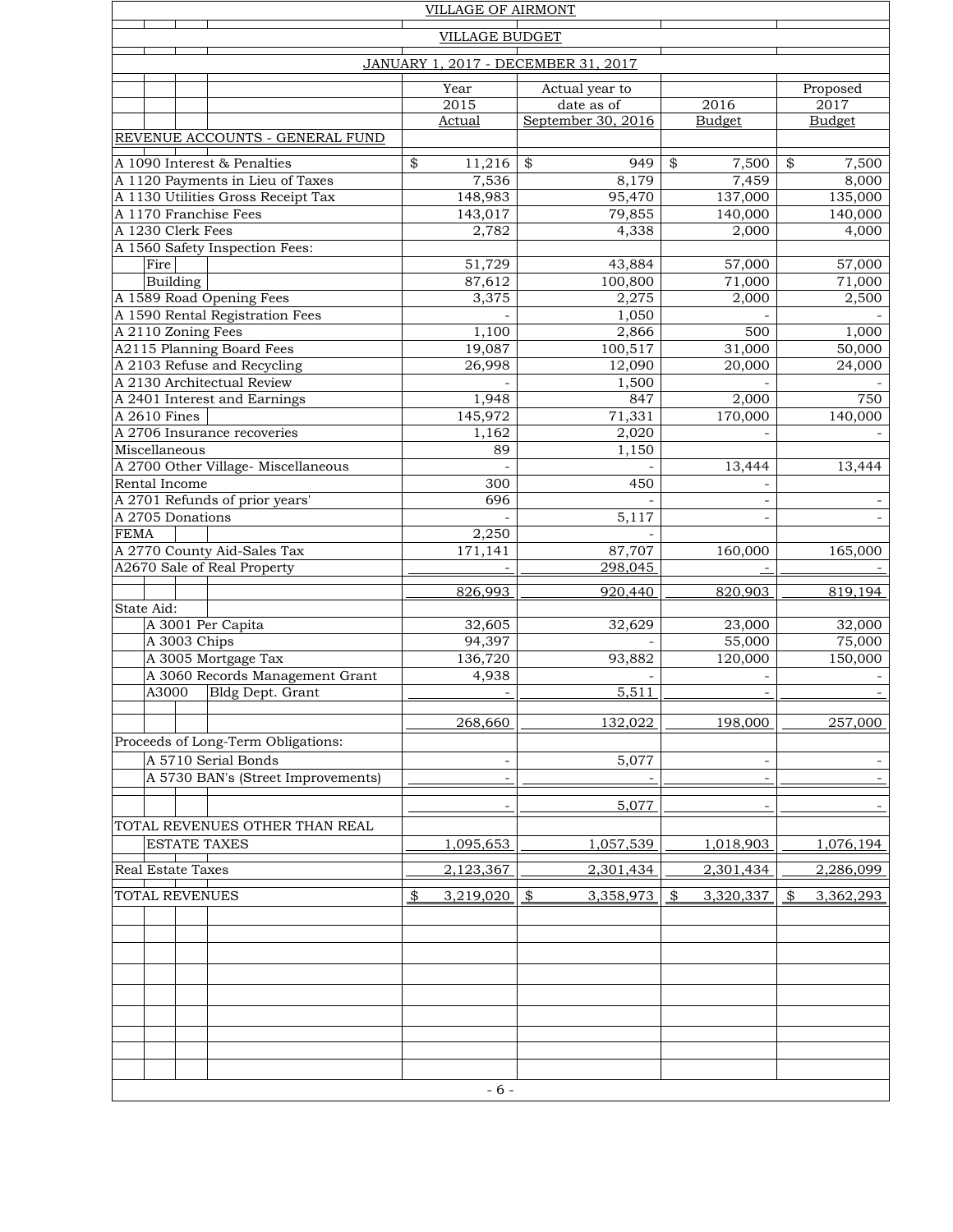| VILLAGE OF AIRMONT                        |                          |                            |                          |               |  |  |  |  |  |
|-------------------------------------------|--------------------------|----------------------------|--------------------------|---------------|--|--|--|--|--|
|                                           | <b>VILLAGE BUDGET</b>    |                            |                          |               |  |  |  |  |  |
|                                           |                          |                            |                          |               |  |  |  |  |  |
| JANUARY 1, 2017 - DECEMBER 31, 2017       |                          |                            |                          |               |  |  |  |  |  |
|                                           |                          |                            |                          |               |  |  |  |  |  |
|                                           | Year                     | Actual year to             |                          | Proposed      |  |  |  |  |  |
|                                           | 2015                     | date as of                 | 2016                     | 2017          |  |  |  |  |  |
|                                           | <b>Actual</b>            | September 30, 2016         | <b>Budget</b>            | <b>Budget</b> |  |  |  |  |  |
| <b>BUDGET SUMMARY</b>                     |                          |                            |                          |               |  |  |  |  |  |
|                                           |                          |                            |                          |               |  |  |  |  |  |
| Total Revenues & Real Estate Taxes        | \$3,371,554              | \$<br>3,358,973            | \$3,090,811              | \$3,320,337   |  |  |  |  |  |
| Appropriated Surplus                      |                          |                            |                          |               |  |  |  |  |  |
|                                           |                          |                            |                          |               |  |  |  |  |  |
| TOTAL REVENUES                            | \$3,371,554              | $\frac{1}{2}$<br>3,358,973 | \$3,090,811              | \$3,320,337   |  |  |  |  |  |
|                                           |                          |                            |                          |               |  |  |  |  |  |
| TOTAL EXPENDITURES                        | \$3,148,624              | $\frac{1}{2}$              | \$3,090,811              | \$3,320,337   |  |  |  |  |  |
|                                           |                          |                            |                          |               |  |  |  |  |  |
| SUPPORTING SCHEDULE                       |                          |                            |                          |               |  |  |  |  |  |
| Salaries and Wages - Village Officers:    |                          |                            |                          |               |  |  |  |  |  |
| Mayor                                     | \$<br>25,000             | \$<br>16,875               | \$<br>22,500             | \$<br>22,500  |  |  |  |  |  |
| Deputy Mayor                              | 4,390                    | 3,293                      | 4,390                    | 4,390         |  |  |  |  |  |
| Trustees (3)                              | 11,357                   | 8,518                      | 11,357                   | 11,357        |  |  |  |  |  |
| Village Justice                           | 12,854                   | 6,427                      | 12,854                   | 13,111        |  |  |  |  |  |
| <b>Acting Village Justice</b>             | 4,456                    | 3,342                      | 4,456                    | 4,545         |  |  |  |  |  |
| Attorney                                  | 50,753                   | 41,279                     | 50,753                   | 50,753        |  |  |  |  |  |
| Deputy Attorney                           | 38,617                   | 31,463                     | 38,617                   | 43,617        |  |  |  |  |  |
| Clerk - Treasurer                         | 75,708                   | 50,704                     | 67,605                   | 68,957        |  |  |  |  |  |
| Deputy Clerk/Treasurer - Clerk/Typist     | 6,146                    | 4,610                      | 6,146                    | 16,000        |  |  |  |  |  |
| Justice Court Clerk                       | 41,119                   | 30,455                     | 40,607                   | 41,419        |  |  |  |  |  |
| Court Officer                             | 1,651                    | 795                        | 2,122                    | 2,122         |  |  |  |  |  |
| Clerk-Planning and Zoning                 | 34,616                   | 30,750                     | 41,367                   | 42,194        |  |  |  |  |  |
| Part-time Staff/Internship                |                          |                            | 400                      | 400           |  |  |  |  |  |
| Planning Board Chairman                   | 892                      | 669                        | 892                      | 892           |  |  |  |  |  |
| Planning Board Members (6)                | 4,585                    | 3,439                      | 4,585                    | 4,585         |  |  |  |  |  |
| Zoning Board of Appeals Chairman          | 892                      | 669                        | 892                      | 892           |  |  |  |  |  |
| Zoning Board of Appeals Members (6)       | 4,585                    | 3,439                      | 4,585                    | 4,585         |  |  |  |  |  |
| <b>Inspections - Buildings</b>            | 67,222                   | 46,428                     | 67,113                   | 67,113        |  |  |  |  |  |
| Inspections - Code(full-time)             | 42,254                   | 28,932                     | 41,367                   | 52,000        |  |  |  |  |  |
| Inspections - Fire                        | 23,379                   | 17,239                     | 20,647                   | 50,000        |  |  |  |  |  |
| Bldg - Liason                             |                          |                            |                          |               |  |  |  |  |  |
| Litter Patrol                             | 8,901                    | 6,564                      | 12,006                   | 15,000        |  |  |  |  |  |
| Clerk - Building Dept./Deputy Court Clerk | 39,165                   | 29,355                     | 39,140                   | 40,040        |  |  |  |  |  |
| Clerk - Typist                            | 49,227                   | 35,953                     | 47,936                   | 30,000        |  |  |  |  |  |
|                                           |                          |                            |                          |               |  |  |  |  |  |
|                                           | $\frac{1}{2}$<br>547,769 | $\frac{1}{2}$<br>401,198   | 542,337<br>$\frac{1}{2}$ | 586,472<br>\$ |  |  |  |  |  |
|                                           |                          |                            |                          |               |  |  |  |  |  |
|                                           |                          |                            |                          |               |  |  |  |  |  |
|                                           |                          |                            |                          |               |  |  |  |  |  |
|                                           |                          |                            |                          |               |  |  |  |  |  |
|                                           |                          |                            |                          |               |  |  |  |  |  |
|                                           |                          |                            |                          |               |  |  |  |  |  |
|                                           |                          |                            |                          |               |  |  |  |  |  |
|                                           |                          |                            |                          |               |  |  |  |  |  |
|                                           | $-7-$                    |                            |                          |               |  |  |  |  |  |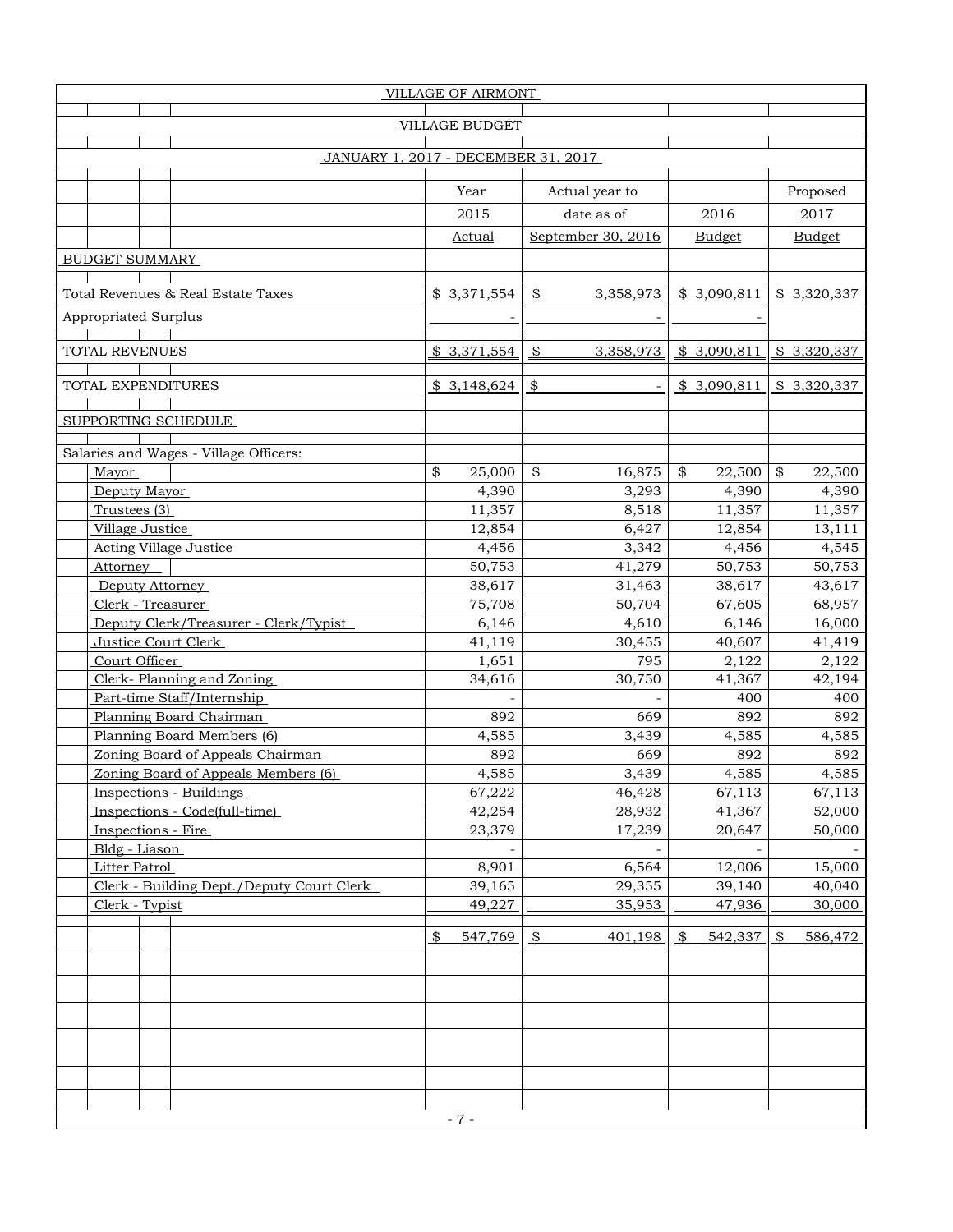| VILLAGE OF AIRMONT    |                                                |          |                       |              |         |  |  |  |  |
|-----------------------|------------------------------------------------|----------|-----------------------|--------------|---------|--|--|--|--|
|                       |                                                |          |                       |              |         |  |  |  |  |
| <b>VILLAGE BUDGET</b> |                                                |          |                       |              |         |  |  |  |  |
|                       |                                                |          |                       |              |         |  |  |  |  |
|                       | JANUARY 1, 2017 - DECEMBER 31, 2017            |          |                       |              |         |  |  |  |  |
|                       |                                                |          |                       |              |         |  |  |  |  |
|                       |                                                |          |                       |              |         |  |  |  |  |
| Year                  | Taxable Value                                  | Tax Rate | Tax Increase/Decrease |              |         |  |  |  |  |
| 2017                  | 168,030,873                                    | 13.605   | $-0.189%$             |              |         |  |  |  |  |
| 2016                  | 168,838,761                                    | 13.631   |                       |              |         |  |  |  |  |
| 2015                  | 169,073,763                                    | 12.5588  |                       |              |         |  |  |  |  |
| 2014                  | 169,270,331                                    | 12.4316  |                       |              |         |  |  |  |  |
| 2013                  | 169,128,232                                    | 11.9472  |                       |              |         |  |  |  |  |
| $\sqrt{2012}$         | 170,227,619                                    | 11.7597  |                       |              |         |  |  |  |  |
| $2011\,$              | 170,868,326                                    | 11.5293  |                       |              |         |  |  |  |  |
| 2010                  | 173,014,374                                    | 11.5295  |                       |              |         |  |  |  |  |
|                       |                                                |          |                       |              |         |  |  |  |  |
|                       |                                                |          |                       |              |         |  |  |  |  |
|                       |                                                |          |                       |              |         |  |  |  |  |
|                       | SCHEDULE OF FUND BALANCES                      |          |                       |              |         |  |  |  |  |
|                       |                                                |          |                       |              |         |  |  |  |  |
|                       | Fund balance as of December 31, 2015           |          |                       | $\spadesuit$ | 863,535 |  |  |  |  |
|                       |                                                |          |                       |              |         |  |  |  |  |
|                       | Fund balance estimated as of December 31, 2016 |          |                       | \$           | 863,535 |  |  |  |  |
|                       |                                                |          |                       |              |         |  |  |  |  |
|                       |                                                |          |                       |              |         |  |  |  |  |
|                       |                                                |          |                       |              |         |  |  |  |  |
|                       |                                                |          |                       |              |         |  |  |  |  |
|                       |                                                |          |                       |              |         |  |  |  |  |
|                       |                                                |          |                       |              |         |  |  |  |  |
|                       |                                                |          |                       |              |         |  |  |  |  |
|                       |                                                |          |                       |              |         |  |  |  |  |
|                       |                                                |          |                       |              |         |  |  |  |  |
|                       |                                                |          |                       |              |         |  |  |  |  |
|                       |                                                |          |                       |              |         |  |  |  |  |
|                       |                                                |          |                       |              |         |  |  |  |  |
|                       |                                                |          |                       |              |         |  |  |  |  |
|                       |                                                |          |                       |              |         |  |  |  |  |
|                       |                                                |          |                       |              |         |  |  |  |  |
|                       |                                                |          |                       |              |         |  |  |  |  |
|                       |                                                |          |                       |              |         |  |  |  |  |
|                       |                                                |          |                       |              |         |  |  |  |  |
|                       |                                                |          |                       |              |         |  |  |  |  |
|                       |                                                |          |                       |              |         |  |  |  |  |
|                       |                                                |          |                       |              |         |  |  |  |  |
|                       |                                                |          |                       |              |         |  |  |  |  |
|                       |                                                |          |                       |              |         |  |  |  |  |
|                       |                                                |          |                       |              |         |  |  |  |  |
|                       |                                                | $-8-$    |                       |              |         |  |  |  |  |